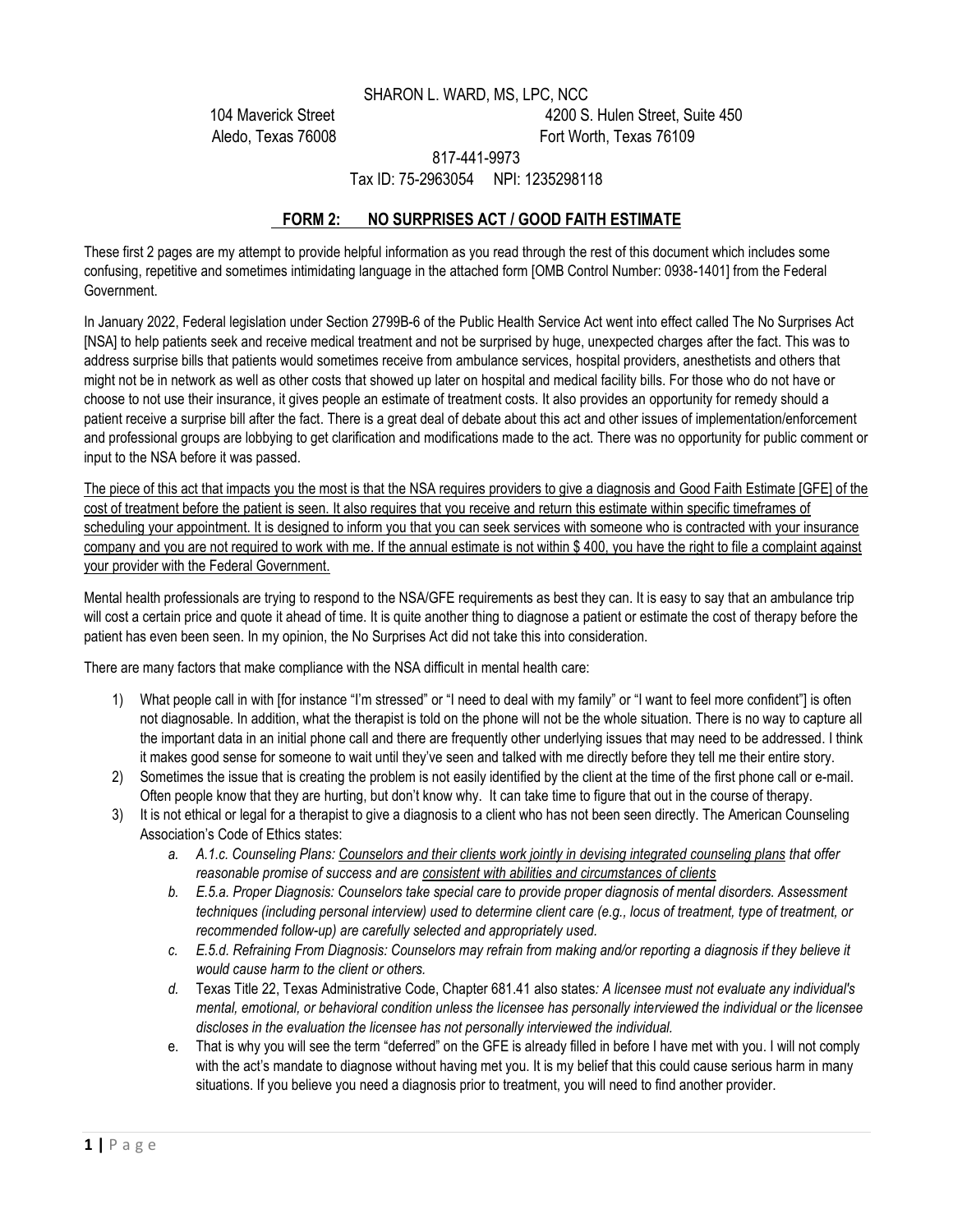- 4) It is impossible to predict how an individual will respond to treatment or how long treatment will last as there are so many variables to consider including [but not limited to]:
	- a. See 3a above
	- b. motivation
	- c. willingness to be in treatment [minors and spouses can be brought against their wishes, court mandated treatment etc.]
	- d. intelligence
	- e. insight and level of curiosity about themselves
	- f. chronic stressors the person has to deal with such as illness, problematic family members etc.
	- g. willingness to be open about personal matters for example, is there an addiction issue or trauma that has not yet been shared with the therapist?
	- h. willingness to try new things [ways of thinking, behaviours etc.] and practice outside of session time
	- i. impact of medication/medication changes during the course of treatment
	- j. addition of new stressors not identified at the outset of treatment
- 5) Most people are not that interested in making sure that the provider receives these forms within the required timeframe. Instead, most people wait until the day before or day of their appointment to fill out the paperwork. It is their right to do so. The penalty would still be on the provider.

You can probably see that these issues create some incredible difficulties for mental health providers and their patients in using the NSA and trying to come up with a Good Faith Estimate [GFE] of the cost of therapy.

Ultimately, you will do therapeutic work at your own speed and timeframe regardless of external factors. You decide when you are seen, who you see, how long the sessions last and how often you come to therapy. The only exception is when you are a danger to yourself or others and that is when providers step in and enlist the assistance of the police/legal system to keep people safe.

It is possible that other services could be provided that are not listed on this form. You have a right to seek 'remedy' or file a complaint if you feel you have been charged in some manner not identified in this paperwork.

As part of my "Good Faith Effort" [pun intended] to meet these conflicting requirements, you will find a chart of fees and charges attached. The chart shows a Good Faith Estimate of the maximum cost a client could incur in the course of a year. Please note that most people come in once a week, once every two weeks or monthly for either a 50 minute or 90-minute session. If you need more than that, you probably need a higher level of care such as an Intensive Outpatient Program or Inpatient mental health care.

I have also combined the OMB form with the additional pages of instruction to try to reduce the amount you have to read.

Please note that mental health providers have been required for decades to provide a document called a Professional Disclosure Statement/Informed Consent so that there were/are no surprises to the client. No other health professional has ever had to do that. Unfortunately, the government has required that you have to read that multiple page document as well and initial/sign it before treatment proceeds. It is discussed again during the first session to make sure you have no questions. The GFE is largely a duplication of effort required by law for mental health professionals. The GFE must be updated annually or if there is a change in the treatment strategy. Ironically, the NSA also includes a statement that this act is in compliance with the Paperwork Reduction Act!

You will also sign a form giving me permission to use your credit card for session fees, no showed appointments, late cancellations, report preparations, emergency calls, case consultations, sessions that run over time and court/legal time etc. My intent has always been that you never be surprised by a charge or fee.

You are now, and always have been, free to discontinue treatment at any time which will end any fees unless the therapist is called into court or is asked for reports/consultations on your behalf regarding your treatment after you terminate treatment.

You can get more information about the NSA and GFE a[t www.cms.gov/nosurprises](http://www.cms.gov/nosurprises)

Sincerely,

Sharon L. Ward, MS, LPC, NCC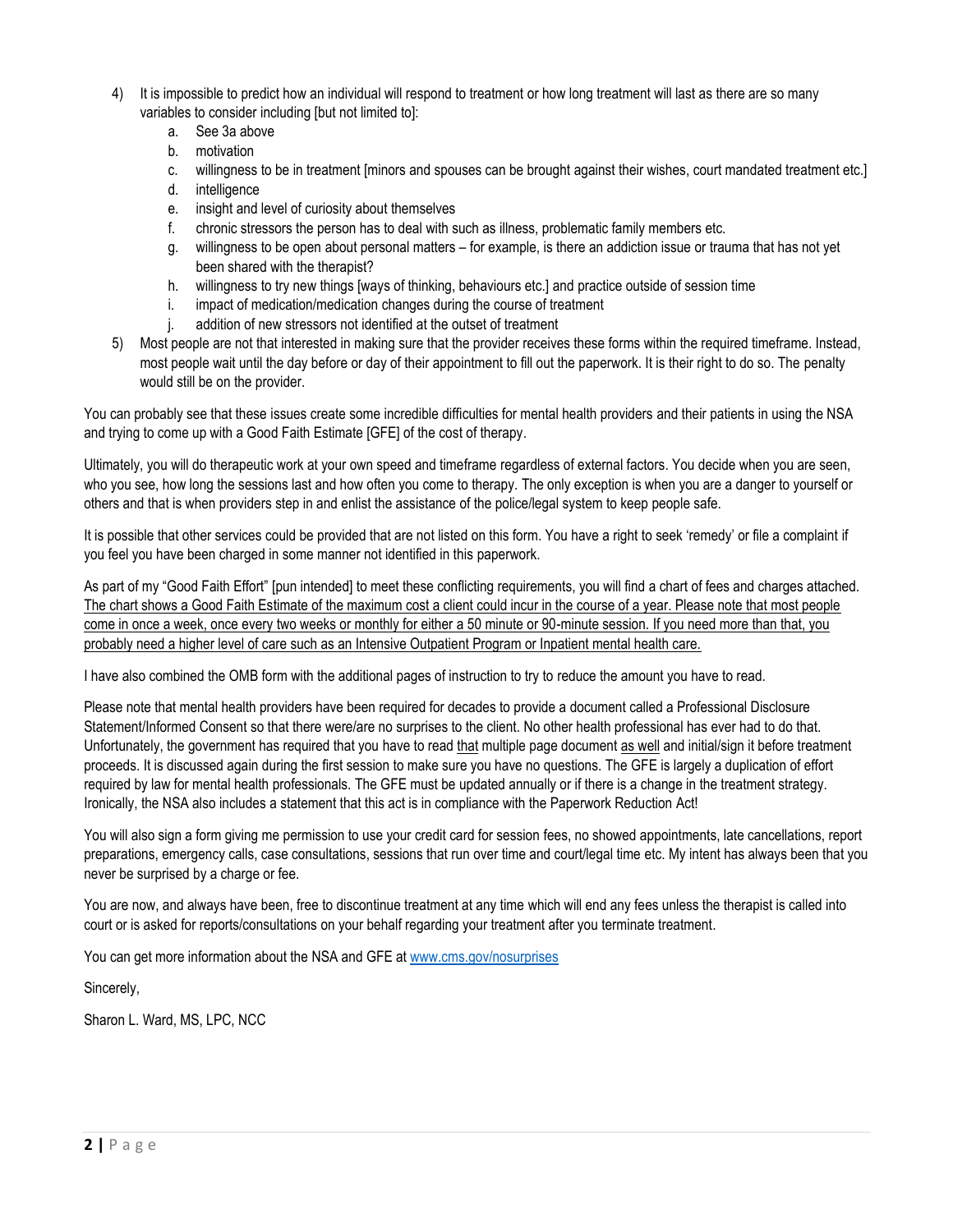### Surprise Billing Protection Form

This document describes your protections against unexpected medical bills. It also asks if you'd like to give up those protections and pay more for out-of-network care.

IMPORTANT: You aren't required to sign this form and shouldn't sign it if you didn't have a choice of health care provider before scheduling care. You can choose to get care from a provider or facility in your health plan's network, which may cost you less. Take a picture and/or keep a copy of this form for your records.

The Department of Health and Human Services (HHS) developed standard notice and consent documents under section 2799B-2(d) of the Public Health Service Act (PHS Act). These documents are for use when providing items and services to participants, beneficiaries, enrollees, or covered individuals in group health plans or group or individual health insurance coverage, including Federal Employees Health Benefits (FEHB) plans by either: • A nonparticipating provider or nonparticipating emergency facility when furnishing certain post-stabilization services, or • A nonparticipating provider (or facility on behalf of the provider) when furnishing non-emergency services (other than ancillary services) at certain participating health care facilities. These documents provide the form and manner of the notice and consent documents specified by the Secretary of HHS under 45 CFR 149.410 and 149.420. HHS considers use of these documents in accordance with these instructions to be good faith compliance with the notice and consent requirements of section 2799B-2(d) of the PHS Act, provided that all other requirements are met. To the extent a state develops notice and consent documents that meet the statutory and regulatory requirements under section 2799B-2(d) of the PHS Act and 45 CFR 149.410 and 149.420, the state-developed documents will meet the Secretary's specifications regarding the form and manner of the notice and consent documents. These documents may not be modified by providers or facilities, except as indicated in brackets or as may be necessary to reflect applicable state law.

The standard notice and consent documents must be given physically separate from and not attached to or incorporated into any other documents. The individual must be provided with a copy of the signed consent document in-person, by mail or via email, as selected by the individual. If an individual makes an appointment for the relevant items or services at least 72 hours before the date that the items and services are to be furnished, these notice and consent documents must be provided to the individual, or the individual's authorized representative, at least 72 hours before the date that the items and services are to be furnished. If the individual makes an appointment for the relevant items or services within 72 hours of the date the items and services are to be furnished, these notice and consent documents must be provided to the individual, or the individual's authorized representative, on the day the appointment is scheduled. In a situation where an individual is provided the notice and consent documents on the day the items or services are to be furnished, including for post-stabilization services, the documents must be provided no later than 3 hours prior to furnishing the relevant items or services.

[To facilitate compliance with these requirements, this form is always available for download on my website, sharonwardcounseling.com or you may contact me]

If you have comments concerning the accuracy of the time estimate(s) or suggestions for improving this form, please write to: CMS, 7500 Security Boulevard, Attn: PRA Reports Clearance Officer, Mail Stop C4-26- 05, Baltimore, Maryland 21244-1850.

You're getting this notice because this provider or facility isn't in your health plan's network and is considered out-of-network. This means the provider or facility doesn't have an agreement with your plan to provide services. Getting care from this provider or facility

will likely cost you more. If your plan covers the item or service you're getting, federal law protects you from higher bills when: •

You're getting emergency care from an out-of-network provider or facility, or  $\cdot$  An out-of-network provider is treating you at an innetwork hospital or ambulatory surgical center without getting your consent to receive a higher bill. Ask your health care provider or patient advocate if you're not sure if these protections apply to you. If you sign this form, be aware that you may pay more because:

• You're giving up your legal protections from higher bills. • You may owe the full costs billed for the items and services you get. • Your health plan might not count any of the amount you pay towards your deductible and out-of-pocket limit. Contact your health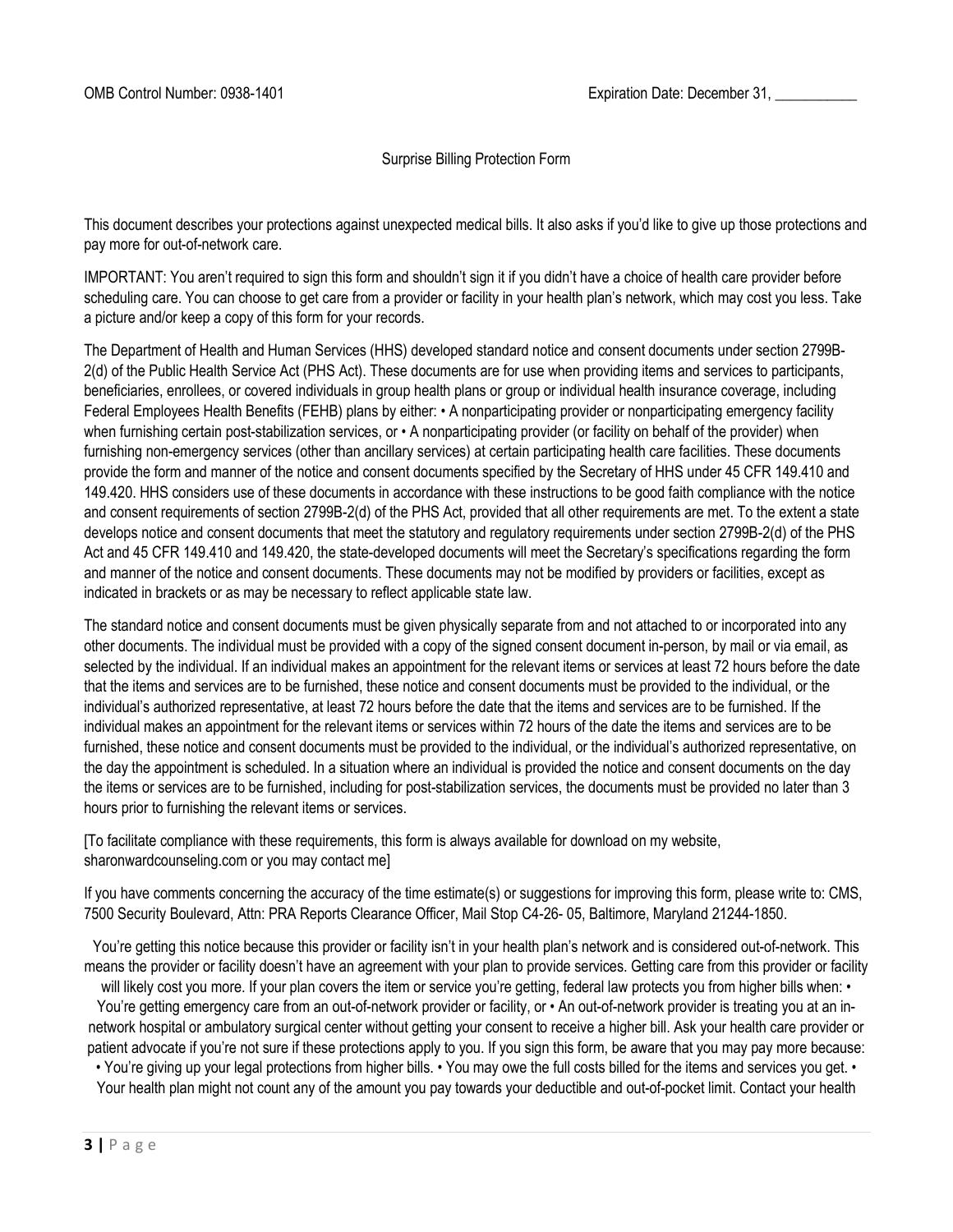#### OMB Control Number: 0938-1401 continued

plan for more information. Before deciding whether to sign this form, you can contact your health plan to find an in-network provider or facility. If there isn't one, you can also ask your health plan if they can work out an agreement with this provider or facility (or another one) to lower your costs. See the next page for your cost estimate.

#### Questions about your rights? Contact: 1-800-985-3059.

You can get more information about the NSA and GFE at [www.cms.gov/nosurprises](http://www.cms.gov/nosurprises)

By signing, I understand that I'm giving up my federal consumer protections and may have to pay more for out-of-network care. With my signature, I'm agreeing to get mental health counseling and related services from Sharon L. Ward, MS, LPC, NCC. With my signature, I acknowledge that I'm consenting of my own free will and I'm not being coerced or pressured. I also acknowledge that I'm giving up some consumer billing protections under federal law. I may have to pay the full charges for these items and services, or have to pay additional out of-network cost-sharing under my health plan. I was given a written notice on [the date you scheduled your appointment/received this form **witch the state of the structure** that explained my provider or facility isn't in my health plan's network, described the estimated cost of each service, and disclosed what I may owe if I agree to be treated by this provider or facility. I got the notice either on paper or electronically, consistent with my choice. I fully and completely understand that some or all of the amounts I pay might not count toward my health plan's deductible or out-of-pocket limit. I can end this agreement by notifying the provider or facility in writing before getting services. IMPORTANT: You don't have to sign this form. If you don't sign, this provider or facility might not treat you, but you can choose to get care from a provider or facility that is in your health plan's network.

The amount below is only an estimate; it isn't an offer or contract for services. This estimate shows the full estimated costs of the items or services listed. It doesn't include any information about what your health plan may cover. This means that the final cost of services may be different than this estimate. Contact your health plan to find out if your plan will pay any portion of these costs, and how much you may have to pay out-of-pocket. You will find the good faith estimated cost for the items and services that would be furnished by Sharon L. Ward, MS, LPC, NCC plus the cost of any items or services reasonably expected to be provided in conjunction with such items or services. You will need to assume no coverage would be provided for any of the items and services by your insurance company

Your Rights and Protections Against Surprise Medical Bills:

Except in an emergency, your health plan may require prior authorization(or other limitations) for certain items and services. This means you may need your plan's approval that it will cover an item or service before you get them. If prior authorization is required, ask your health plan about what information is necessary to get coverage. You can also get the items or services described in this notice from providers who are in-network with your health plan:

More information about your rights and protections. When you get emergency care or are treated by an out-of-network provider at an in-network hospital or ambulatory surgical center, you are protected from balance billing. In these cases, you shouldn't be charged more than your plan's copayments, coinsurance and/or deductible. What is "balance billing" (sometimes called "surprise billing")? When you see a doctor or other health care provider, you may owe certain out-of-pocket costs, like a copayment, coinsurance, or deductible. You may have additional costs or have to pay the entire bill if you see a provider or visit a health care facility that isn't in your health plan's network. "Out-of-network" means providers and facilities that haven't signed a contract with your health plan to provide services. Out-of-network providers may be allowed to bill you for the difference between what your plan pays and the full amount charged for a service. This is called "balance billing." This amount is likely more than in-network costs for the same service and might not count toward your plan's deductible or annual out-of-pocket limit. "Surprise billing" is an unexpected balance bill. This can happen when you can't control who is involved in your care—like when you have an emergency or when you schedule a visit at an in-network facility but are unexpectedly treated by an out-of-network provider. Surprise medical bills could cost thousands of dollars depending on the procedure or service. You're protected from balance billing for: Emergency services If you have an emergency medical condition and get emergency services from an out-of-network provider or facility, the most they can bill you is your plan's in-network cost-sharing amount (such as copayments, coinsurance, and deductibles). You can't be balance billed for these emergency services. This includes services you may get after you're in stable condition, unless you give written consent and give up your protections not to be balanced billed for these post-stabilization services. When you get services from an innetwork hospital or ambulatory surgical center, certain providers there may be out-of-network. In these cases, the most those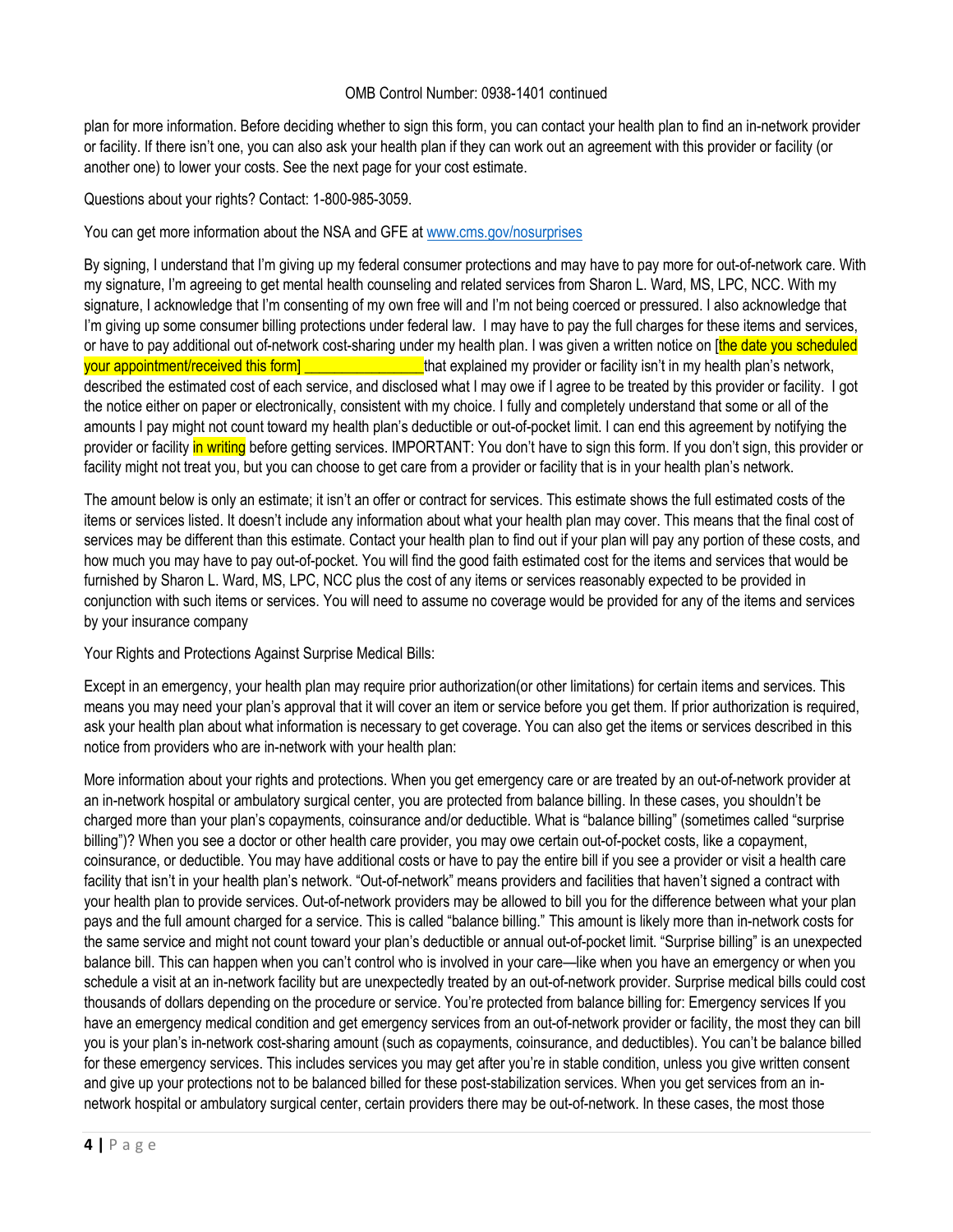providers can bill you is your plan's in-network cost-sharing amount. This applies to emergency medicine, anesthesia, pathology, radiology, laboratory, neonatology, assistant surgeon, hospitalist, or intensivist services. These providers can't balance bill you and may not ask you to give up your protections not to be balance billed. If you get other types of services at these in-network facilities, out-of-network providers can't balance bill you, unless you give written consent and give up your protections. You're never required to give up your protections from balance billing. You also aren't required to get out-of-network care. You can choose a provider or facility in your plan's network. When balance billing isn't allowed, you also have these protections: You're only responsible for paying your share of the cost (like the copayments, coinsurance, and deductible that you would pay if the provider or facility was innetwork). Your health plan will pay any additional costs to out-of-network providers and facilities directly. • Generally, your health plan must: Cover emergency services without requiring you to get approval for services in advance (also known as "prior authorization"). Cover emergency services by out-of-network providers. Base what you owe the provider or facility (cost-sharing) on what it would pay an in-network provider or facility and show that amount in your explanation of benefits. Count any amount you pay for emergency services or out-of-network services toward your in-network deductible and out-of-pocket limit. If you think you've been wrongly billed, contact

1-800-985-3059. Visit www.cms.gov/nosurprises/consumers for more information about your rights under federal law.

By signing, I give up my federal consumer protections and agree to pay more for out-of-network care.

With my signature, I am saying that I agree to get the items or services from Sharon L. Ward, MS, LPC, NCC.

With my signature, I acknowledge that I am consenting of my own free will and am not being coerced or pressured.

I also understand that: • I'm giving up some consumer billing protections under federal law. • I may get a bill for the full charges for these items and services, or have to pay out-of-network cost-sharing under my health plan.

I was given a written notice on <u>section and the section of</u> same date as above] explaining that my provider or facility isn't in my health plan's network, the estimated cost of services, and what I may owe if I agree to be treated by this provider or facility.

I got the notice either on paper or electronically, consistent with my choice.

I fully and completely understand that some or all amounts I pay might not count toward my health plan's deductible or out-of-pocket limit.

I can end this agreement by notifying the provider or facility in writing before getting services.

IMPORTANT: You don't have to sign this form. But if you don't sign, this provider or facility might not treat you. You can choose to get care from a provider or facility in your health plan's network.

|                              | or                                                                                                     |  |
|------------------------------|--------------------------------------------------------------------------------------------------------|--|
| Patient's signature          | Guardian/authorized representative's signature                                                         |  |
| <b>Print name of patient</b> | Print name of guardian/authorized representative                                                       |  |
| Date and time of signature   | Date and time of signature                                                                             |  |
|                              | Take a nicture and/or keep a conv of this form It contains important information about your rights and |  |

Take a picture and/or keep a copy of this form. It contains important information about your rights and protections.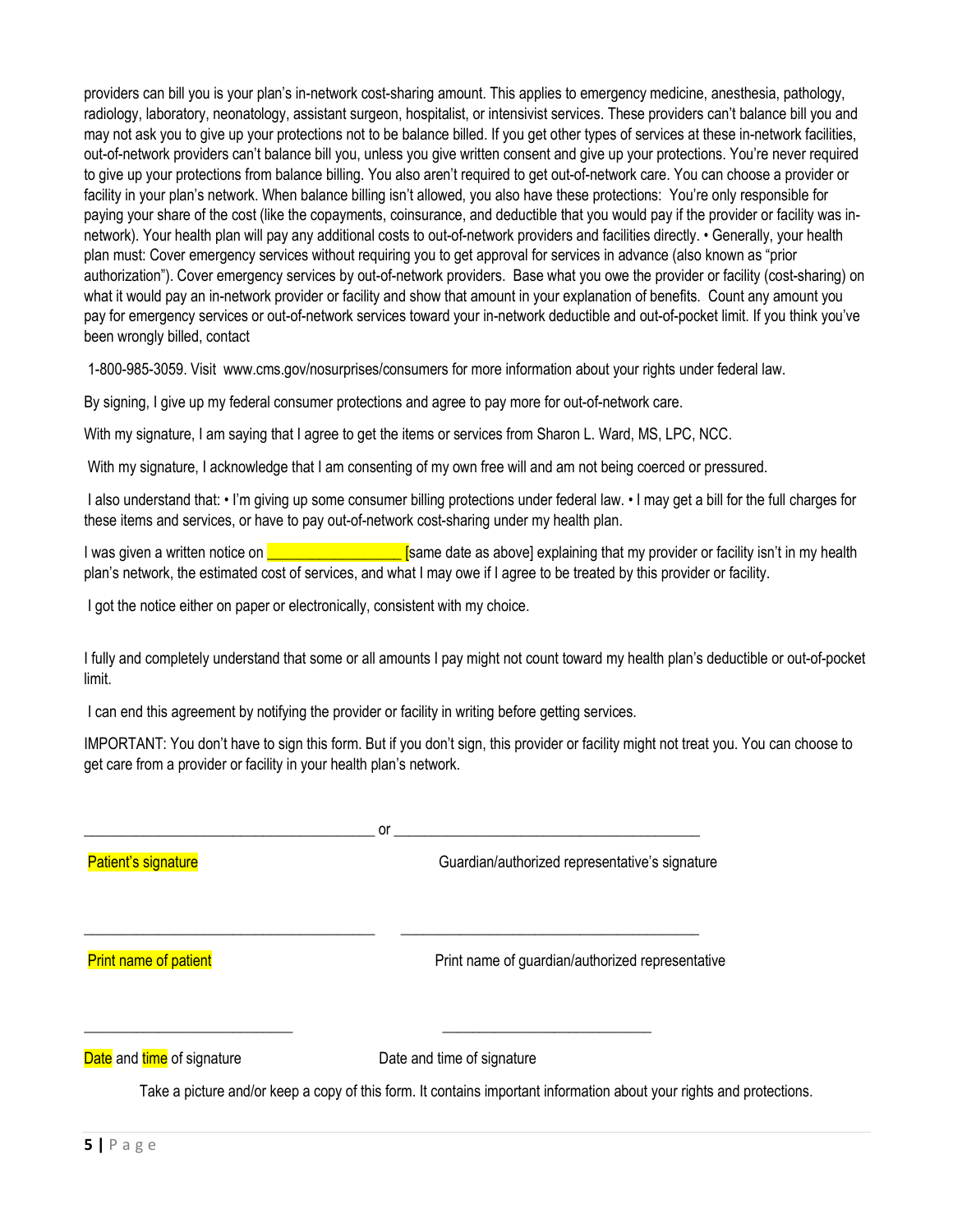# SHARON L. WARD, MS, LPC, NCC

Tax ID: 75-2963054 NPI: 1235298118

## GOOD FAITH ESTIMATE FOR HEATLH CARE ITEMS AND SERVICES

IMPORTANT: You aren't required to sign this form and shouldn't sign it if you didn't have a choice of health care provider when you received care. You can choose to get care from a provider or facility in your health plan's network, which may cost you less. You're getting this notice because this provider or facility isn't in your health plan's network. This means the provider or facility doesn't have an agreement with your plan. The amount below is only an estimate; it isn't an offer or contract for services. This estimate shows the full estimated costs of the items or services listed. It doesn't include any information about what your health plan may cover. This means that the final cost of services may be different than this estimate. Contact your health plan to find out how much, if any, your plan will pay and how much you may have to pay.

| <b>First Name</b>                     | <b>Middle Name</b>                                                                                                    |                             |                         | <b>Last Name</b>                                                                                         |                                  |  |
|---------------------------------------|-----------------------------------------------------------------------------------------------------------------------|-----------------------------|-------------------------|----------------------------------------------------------------------------------------------------------|----------------------------------|--|
|                                       |                                                                                                                       |                             |                         |                                                                                                          |                                  |  |
| Date of Birth                         |                                                                                                                       | <b>Email Address</b>        |                         |                                                                                                          |                                  |  |
|                                       | <u> 1999 - Johann Barnett, mars et al. 1999 - Anna ann an t-Anna ann an t-Anna ann an t-Anna ann an t-Anna ann an</u> |                             |                         |                                                                                                          |                                  |  |
|                                       |                                                                                                                       |                             |                         |                                                                                                          |                                  |  |
|                                       | Street or PO Box and the street of the street of the street of the street of the street of the street                 |                             |                         | Apartment or Suite <b>Communist Contains</b>                                                             |                                  |  |
|                                       |                                                                                                                       |                             |                         |                                                                                                          |                                  |  |
| City                                  |                                                                                                                       |                             |                         | Zip-code<br>State <b>State</b>                                                                           |                                  |  |
| <b>Contact Preference</b>             | $\blacksquare$<br><b>Mail</b>                                                                                         | email                       | 1in-person              |                                                                                                          |                                  |  |
| Initial Patient Diagnosis             | deferred                                                                                                              |                             | Diagnosis Code deferred |                                                                                                          |                                  |  |
|                                       |                                                                                                                       |                             |                         |                                                                                                          |                                  |  |
| Subsequent Diagnoses                  |                                                                                                                       |                             |                         |                                                                                                          |                                  |  |
|                                       |                                                                                                                       |                             |                         |                                                                                                          |                                  |  |
|                                       |                                                                                                                       |                             |                         |                                                                                                          |                                  |  |
|                                       |                                                                                                                       |                             |                         |                                                                                                          |                                  |  |
|                                       |                                                                                                                       |                             |                         |                                                                                                          |                                  |  |
| DX                                    |                                                                                                                       |                             | Code                    |                                                                                                          |                                  |  |
|                                       | Frequently used Service Codes and associated costs for individual therapy                                             |                             |                         |                                                                                                          |                                  |  |
| <b>CMS/CPT Code</b>                   | Description                                                                                                           | Duration                    | Fee                     | Maximum Qty                                                                                              | <b>Yearly Total</b>              |  |
|                                       |                                                                                                                       |                             |                         | per year                                                                                                 |                                  |  |
| 90791<br>90837                        | <b>Initial Assessment</b>                                                                                             | 90 minutes                  | \$180<br>\$140          | $\mathbf{1}$                                                                                             | \$180                            |  |
| Monthly                               | $53-60$ minute session -<br>individual                                                                                | 53-60 minutes               |                         | 12 sessions<br>[1 session every month for 12                                                             | \$1680                           |  |
|                                       |                                                                                                                       |                             |                         | months]                                                                                                  |                                  |  |
| 90837<br>bi-weekly                    | 53-60 minute session -                                                                                                | 53-60 minutes               | \$140                   | 26 sessions<br>[1 session every other week for 52                                                        | \$3640                           |  |
|                                       | individual                                                                                                            |                             |                         | weeksl                                                                                                   |                                  |  |
| 90837                                 | 53-60 minute session -                                                                                                | 53-60 minutes               | \$140                   | 52 sessions                                                                                              | \$7280                           |  |
| weekly                                | individual                                                                                                            |                             |                         | [1 session per week for 52 weeks]                                                                        |                                  |  |
| 90837<br>2 times per week             | 53-60 minute session -<br>individual                                                                                  | 53-60 minutes               | \$140                   | 104 sessions<br>[2 sessions per week for 52                                                              | $\overline{$}3\overline{14},560$ |  |
|                                       |                                                                                                                       |                             |                         | weeks]                                                                                                   |                                  |  |
| 90832                                 | 30 minute session - indiv.<br>Not an option for regular visits. This is not                                           | 30 minutes                  | \$100                   | 104 sessions                                                                                             | $\overline{$}10,400$             |  |
|                                       | enough time to be therapeutic in most cases.                                                                          |                             |                         | [2 sessions per week for 52<br>weeks]                                                                    |                                  |  |
| 90837+90832                           | 90 minute session -                                                                                                   |                             | $\overline{\$}$ 180     | 104 sessions                                                                                             | $\sqrt{$}18,720$                 |  |
|                                       | individual jused for EMDR and<br>where client has requested a longer                                                  | 90 minutes                  |                         | [2 sessions per week for 52<br>weeks]                                                                    |                                  |  |
|                                       | session]                                                                                                              |                             |                         |                                                                                                          |                                  |  |
| Modifier codes, descriptions and cost |                                                                                                                       |                             |                         |                                                                                                          |                                  |  |
| +99354                                | Session extends over                                                                                                  | Per minute up to            | \$3.00 per              | 2 sessions per year                                                                                      | \$444                            |  |
|                                       | 90837 [60 minutes -<br>individual or family]                                                                          | 134 minutes [74<br>minutes] | minute                  | [If you need more than this, you will I probably be<br>referred to a higher level of mental health care] |                                  |  |
| +99355                                | Session extends over                                                                                                  | Per minute up to            | \$3.00 per              | 2 sessions per year                                                                                      | \$180                            |  |
|                                       | 99354 [134 minutes -                                                                                                  | 164 minutes [30             | minute                  | [If you need more than this, you will probably be<br>referred to a higher level of mental health care]   |                                  |  |
|                                       | individual or family]                                                                                                 | minutesl                    |                         |                                                                                                          |                                  |  |